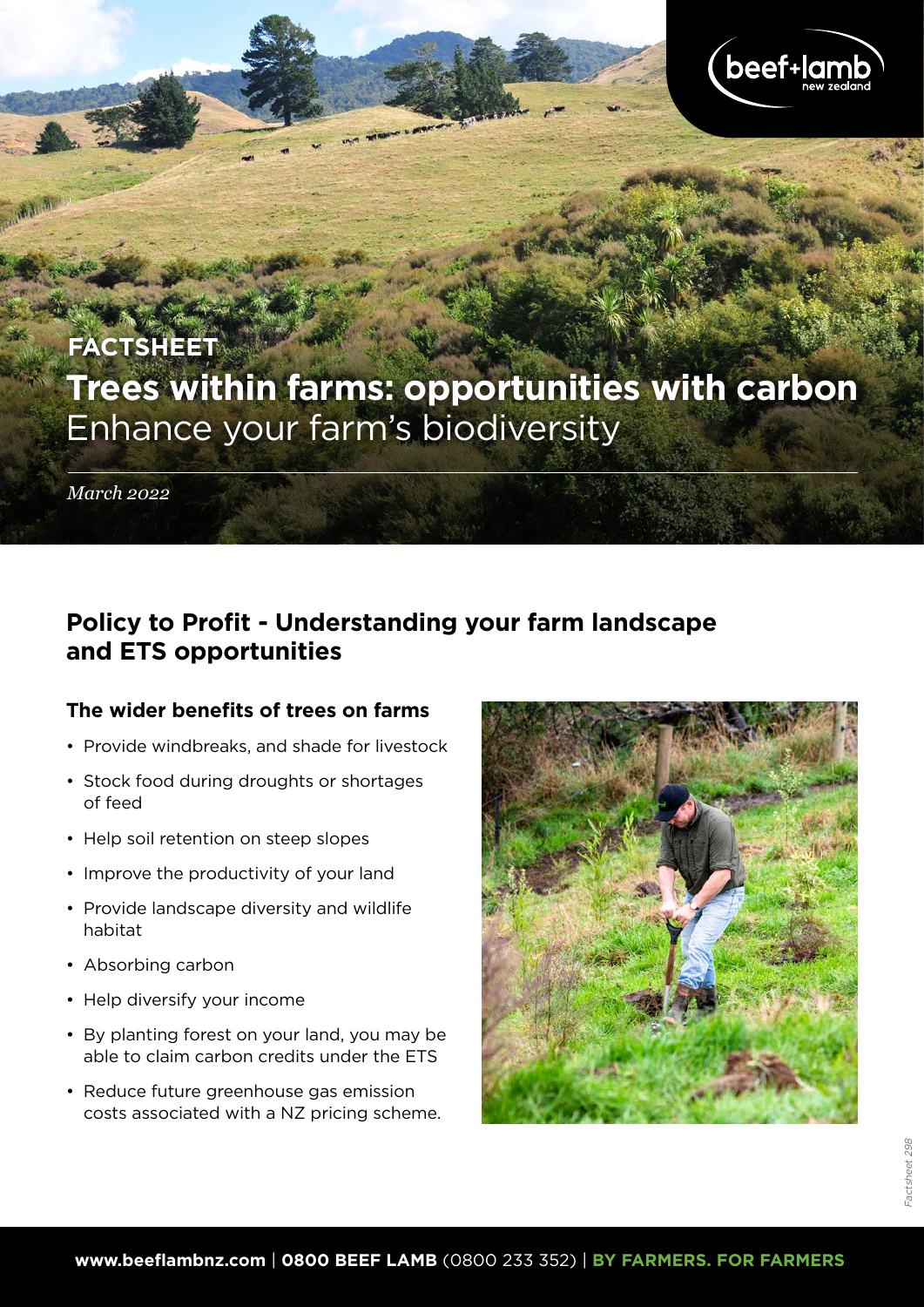# **The Emissions Trading Scheme (ETS)**

The ETS is NZ's primary policy tool for reducing GHGs. If you own forest land or have rights in forest land, you may be able to enter the ETS and earn carbon credits (aka NZUs).

The trees must meet the post-1989 'forest land' definition:

- Tree species (>5m height potential)
- A minimum of 1 hectare
- < 15m between potential canopy edge (mapping standard)
- > 30m potential average width
- > 30% potential canopy cover
- > 1 ha gaps removed



### **Riparian, wetlands and pole plantings – ETS eligibility tips**

It can sometimes be challenging to enter alternative plantings into the ETS. Below are some tips on how to get your soil, biodiversity, or shade plantings into the scheme.

- Survival, location and spacing crucial (monitor and replant)
- Assess if **> 30% canopy cover** potential well met
- Manage irregular shapes with links of new pole plantings
- Use poles to get smaller riparian areas into the scheme
- Narrow canopy pole varieties = less canopy
- New poles max 4m buffer; may be able to plant up to **20m apart, but 10m on perimeter poles to allow if one dies**
- Younger poles need higher stems per hectare (SPH)
- Mature trees eligible based on drip line **(maximum 15m to edge)**



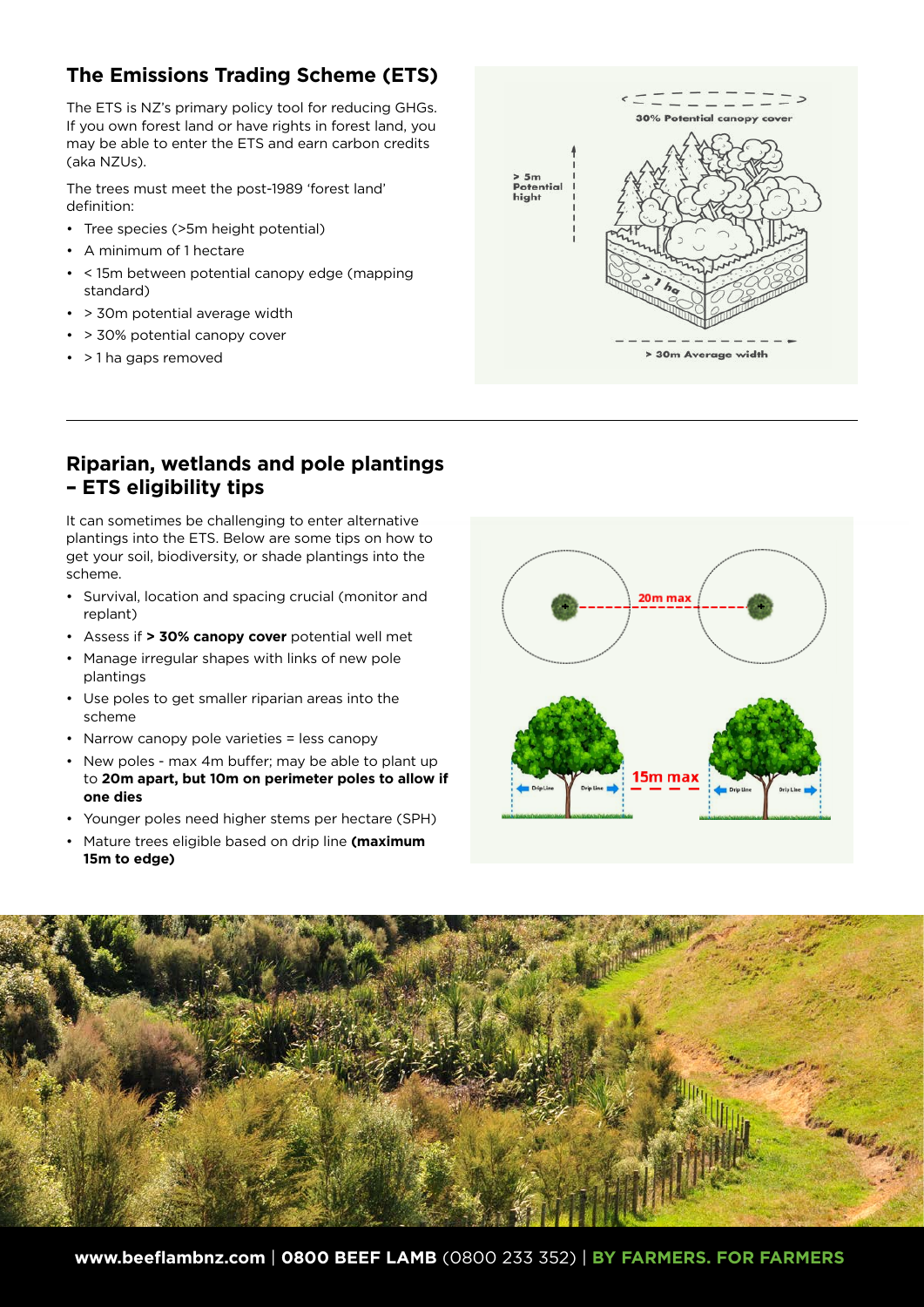# **Carbon / Cashflow**

Calculation of carbon stock is dependent on forest type, size, and age. If you have less than 100ha registered, you will use MPI's default carbon tables (refer table below for accumulation rates under the 'averaging regime' in place in 2023). If you have more than 100ha registered, you will need to measure your own forest and create you own forest-specific carbon look-up table.

### **Indicative Carbon Stock (units) per hectare**

| <b>Species</b>                                    | Age (years)    |          |           |           |           |           |           | <b>Total</b> |
|---------------------------------------------------|----------------|----------|-----------|-----------|-----------|-----------|-----------|--------------|
|                                                   | $1 - 5$        | $6 - 10$ | $11 - 15$ | $16 - 20$ | $21 - 25$ | $26 - 30$ | $31 - 35$ |              |
| Pinus radiata - regional tables                   |                |          |           |           |           |           |           |              |
| Auckland                                          | 59             | 129      | 169       | 192       | 166       | 140       | 122       | 977          |
| Waikato / Taupo                                   | 50             | 113      | 155       | 182       | 166       | 145       | 130       | 941          |
| Bay of Plenty                                     | 51             | 118      | 131       | 168       | 154       | 133       | 118       | 873          |
| Gisborne                                          | 77             | 142      | 153       | 186       | 164       | 139       | 124       | 985          |
| Hawke's Bay / Southern North Island               | 71             | 139      | 151       | 186       | 165       | 140       | 126       | 978          |
| Nelson / Marlborough                              | 28             | 104      | 100       | 154       | 157       | 147       | 135       | 825          |
| Caterbury / West Coast                            | 15             | 110      | 61        | 114       | 135       | 134       | 128       | 697          |
| Otago                                             | 26             | 115      | 73        | 147       | 160       | 153       | 143       | 817          |
| Southland                                         | 35             | 139      | 98        | 163       | 169       | 156       | 146       | 906          |
| <b>Other species</b>                              |                |          |           |           |           |           |           |              |
| Douglas-fir                                       | $\overline{2}$ | 48       | 115       | 121       | 123       | 109       | 132       | 650          |
| Exotic Softwoods<br>e.g. Redwood, Cyprus, Spruce  | 26             | 69       | 68        | 86        | 81        | 70        | 65        | 465          |
| Exotic Hardwoods<br>e.g. Poplar, Willow, Eucalypt | 63             | 188      | 158       | 117       | 92        | 67        | 44        | 729          |
| Indigenous forest                                 | 8              | 32       | 55        | 63        | 56        | 43        | 29        | 286          |

*\*This table will no longer be applicable from 1 January 2023, when new participants with non-permanent forestry will be required to use the averaging approach.*

### **Opportunities and risks**

- Claim carbon credits back to 2018 if your ETS application is 'approved' before the end of 2022 – MPI processing times 6 months+ and likely to increase
- The carbon accounting method you are under will determine if credits must be surrendered if harvesting/clearing occurs - could be none, some or all. If you deforest or exit the ETS all credits allocated must be surrendered
- Introduction of 'Averaging' carbon accounting method and 'Permanent Post-1989' category in 2021 with all new participants having to use these systems in 2023 (and beyond)
- It is possible to register indigenous reversion, larger riparian, and dense poplar planting areas – **often overlooked**
- Credits can be sold overtime to improve cashflow and will likely increase in value in future.